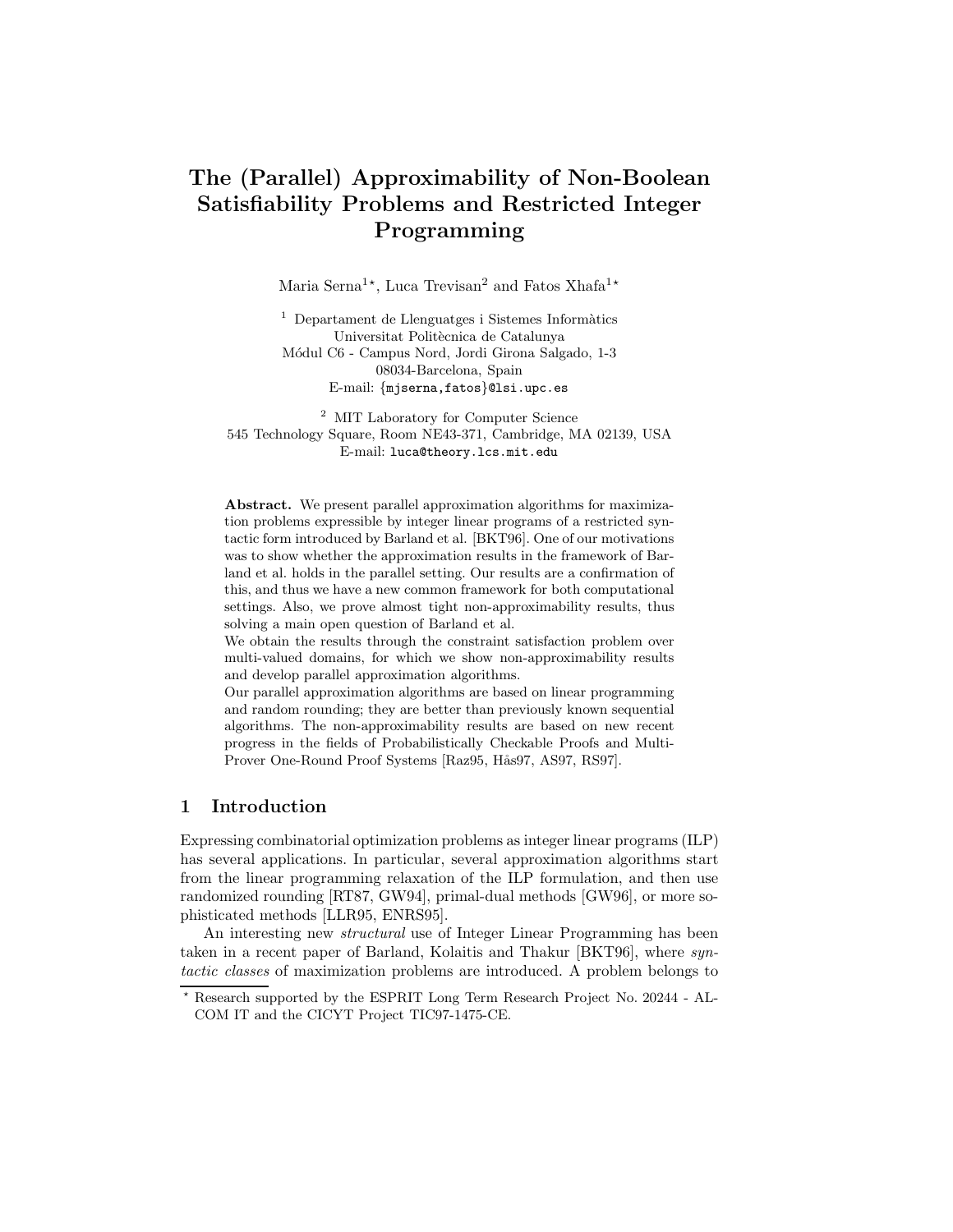one such class if it can be expressed by an ILP with a certain restricted format. The approximability properties of the problem in a class are then implied by the approximability of the respective prototypical ILP. The main goal of [BKT96] was to overcome some limitations of the standard way of defining syntactic classes, namely the approach of logical definability [PY91, PR93, KT94, KT95]. The latter approach, indeed, fails to explain why problems with similar logical definability, such as Max k-dimensional Matching and Max Clique have very different approximability properties. Furthermore, using ILP, classes are defined in terms of a single parameter that determines the hardness of the problems. This parameter is either the maximum number of occurrences of any variable or the maximum size of the domain of the variables. The latter kind of restriction gives rise to a family of classes that Barland et al. call Max FSBLIP (for Maximum Feasible Subsystem of Bounded Layered Integer Program). Letting the variables to take values in a constant, logarithmic, or polynomial range allowed them to capture syntactic maximization classes that are constant-approximable, polylog-approximable and poly-approximable, respectively. An interesting question is whether these three classes form a proper hierarchy. Barland et al. did not completely resolve this point and left improved non-approximability results as an open question.

In this paper our interest is twofold. In one hand, we use the integer programming as a framework for parallel approximability, aiming to obtain improved parallel approximation results. It is known that all the problems contained in logically defined syntactic classes that are constant-factor approximable, are also constant-factor approximable<sup>3</sup> in NC. This feature of logically defined syntactic classes is desirable for at least two reasons: it reduces the study of sequential and parallel approximability to the same framework, and is in accordance with the fact that almost all the constant factor approximation algorithms that are known also admit a parallel version with a comparable approximation ratio. The issue of parallel approximability is not raised in the paper of Barland et al. Our parallel results state that in the new framework of integer programming the sequential results holds as well as in the parallel setting thus, again, we have a common framework for both computational settings. Having this outcome, the second question that we consider is what are the limits of parallel, as well as sequential, approximability for these problems. We show that our approximation factors are nearly the best possible by providing some new non-approximability results (the non-approximability results will also hold for sequential algorithms.) In both cases, our main results will be expressed in terms of the multi-valued constraint satisfaction problem, and then translated, by means of reductions, in terms of the model of Barland et al.

In the rest of this section, we state our results and we discuss their relation with previously known ones.

In this paper, a crucial role is played by the constraint satisfaction problem over multi-valued domains. In an instance of this problem, we are given a set of

<sup>&</sup>lt;sup>3</sup> An NC algorithm is an algorithm that runs in poly-logarithmic time on a parallel shared-memory machine with a polynomial number of processors. See e.g. [DSST97].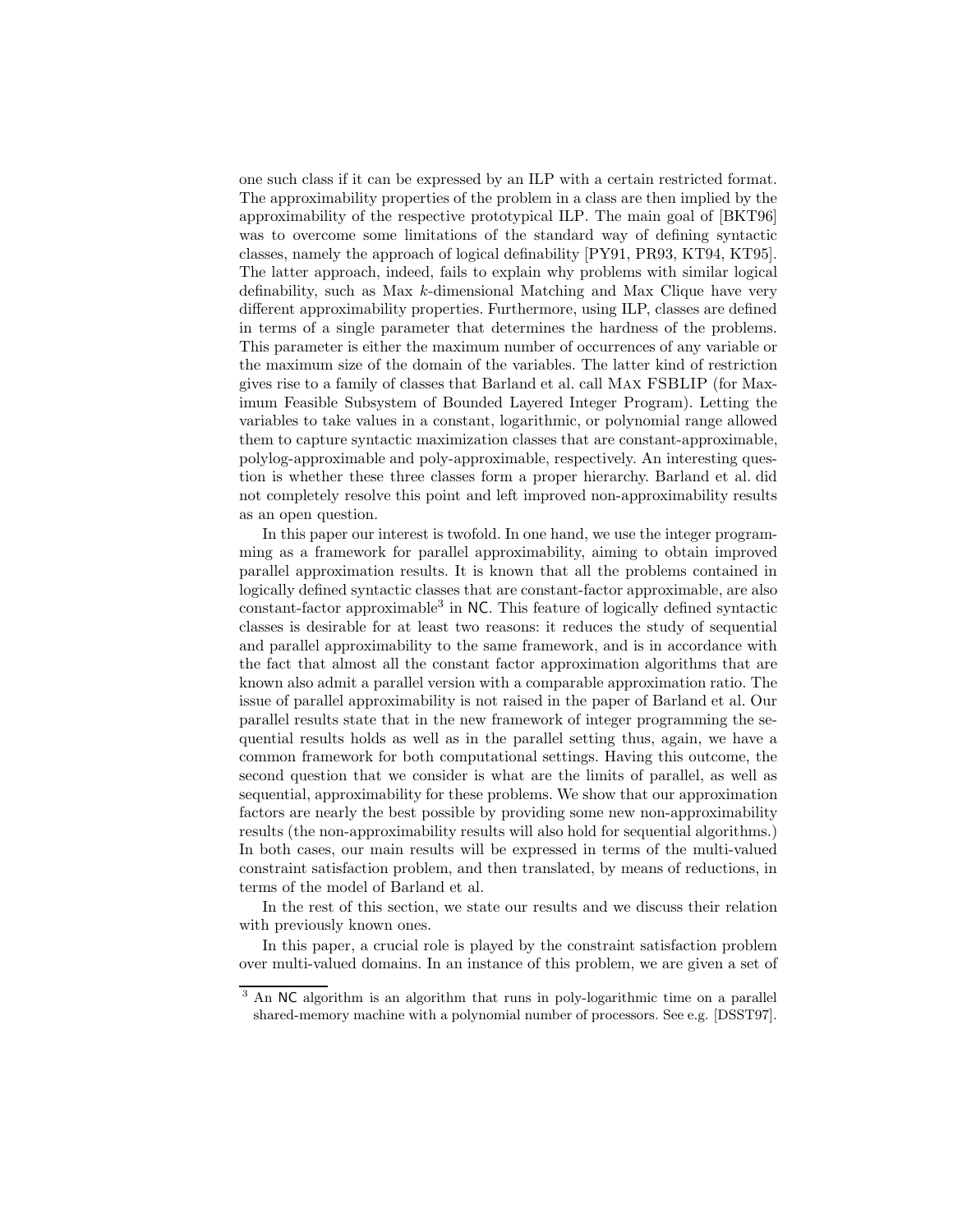constraints of arity at most  $k$  over multi-values variables where a constraint is a boolean valued function over  $\{0, 1, \ldots, d-1\}^k$  and is given a positive weight. We can think of a k-ary domain- $d$  constraint as a set of k-tuples values (i.e. a relation over  $\{0, 1, \ldots, d-1\}^k$  and say that an assignment satisfies the constraint if the corresponding values to the variables of the constraint form a k-tuple belonging to the relation. The goal is to find an assignment to the variables that maximizes the total weight of satisfied constraints. This problem is a common generalization of several known and well-studied problems. To begin with, it is a natural generalization of the boolean constraint satisfaction problem Max kCSP, introduced by Khanna et al. [KMSV94] and then studied in [Cre95, Tre96, KSW97] (in the boolean case, the domain is  $\{0, 1\}$ , that is,  $d = 2$ . It also generalizes Multi-Prover One-Round Proof Systems and the MAX CAPACITY REPRESENTATIVES problem (introduced by Bellare et al. [Bel93] and further considered by Barland et al.). The version over multi-valued domain has been studied in the restricted case of binary constraints [LW96] and that of "planar instances" [KM96]. In this paper we address, for the first time, the approximability of the problem in its full generality. We present a parallel approximation, based on linear programming and random rounding, that achieves an approximation factor  $1/d^{k-1}$ . The algorithm can be efficiently parallelized and de-randomized. Our major contribution here is the definition and the analysis of an appropriate random rounding scheme. The parallelization mimics a similar proof in [Tre96], but is not entirely straightforward. For the special case of binary constraint  $(k=2)$ , our approximation guarantee is twice better than the 1/2d-approximate algorithm of [LW96].

We also prove several non-approximability results under different complexity assumptions. Such results follow from recent advances in the fields of Probabilistically Checkable Proofs [H˚as97] and of Multi-Prover One-Round Proof Systems [Raz95, RS97, AS97] and from the fact that multi-valued constraint satisfaction problems generalize both models. We use reductions from the multivalued constraint satisfaction problem to derive negative approximation results for the rest of the problems of interest. In terms of the class FSBLIP, our result states that the classes MAX  $\text{FSBLIP}(2)$ , MAX  $\text{FSBLIP}(\log)$  and MAX FSBLIP(poly) form a proper hierarchy (the separation of the two last classes derives from a result of Bellare [Bel93] stating that MAX CAPACITY REPRESEN-TATIVES which belongs to MAX  $\text{FSBLIP}(\text{poly})$  is not log-approximable; we separate the first two classes by proving that MAX CAPACITY REPRESENTATIVES(log) is not constant-approximable.)

We also consider the class of integer programs Max FMIP (for Maximum Feasible Majority Integer Program) for which Max Majority SAT is a canonical problem. [BKT96] showed that this class contains only constant-approximable problems. For the general Max FMIP problem, we present a slight improvement and simplification over their approximation result. The latter result does not depend on the constraint satisfaction problem. We also prove an almost tight non-approximability result for the problems of this class by reducing from the boolean constraint satisfaction problem.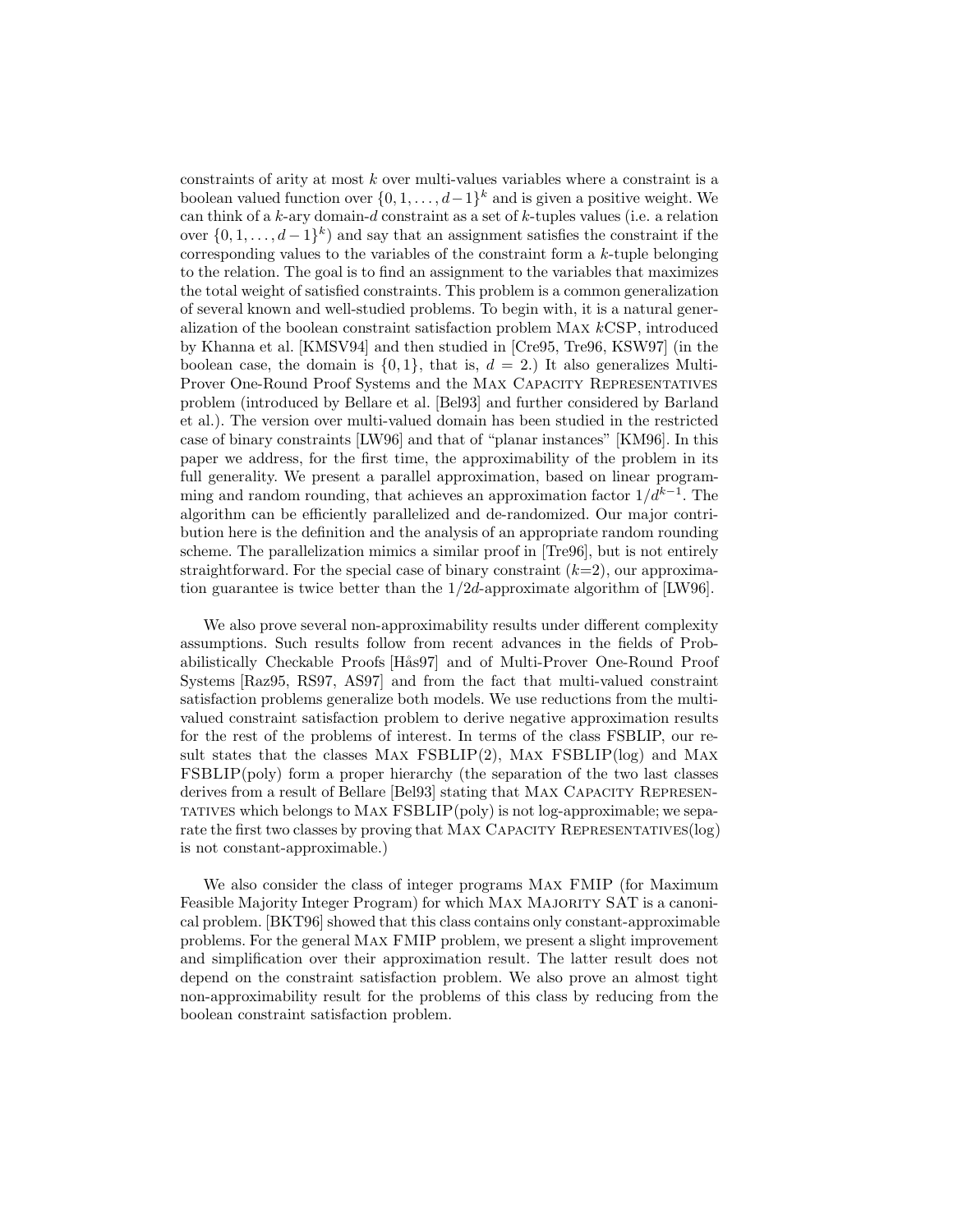## 2 Preliminaries

For an integer n, we denote by [n] the set  $\{0, \ldots, n-1\}$ . A combinatorial optimization problem is characterized by the set of *instances*, by the finite set of *feasible solutions* associated to any instance, and by a *measure* function that associates a non-negative *cost* to any feasible solution of a given instance. We refer e.g. to [BC93] for the formal definition of NP Optimization problem.

**Definition 1** (MAX CAPACITY REPRESENTATIVES-d). For a function  $d : \mathcal{Z}^+ \rightarrow$  $\mathcal{Z}^+$ , MAX CAPACITY REPRESENTATIVES- $(d(n))$  problem is defined as follows:

- Instance: A partition of  $\{1, \ldots, n\}$  into sets  $S_1, \ldots, S_m$ , each of cardinality at most d; and weights  $w_{i,j} \geq 0$  for any two elements belonging to different sets of the partition.
- Solution: The choice of a representative in any set.
- Measure: The sum of the weights  $w_{i,j}$  for any i and j that are representatives in different sets of the partition.

**Definition 2 (Constraint).** A k-ary, domain-d constraint over  $x_1, \ldots, x_n$  is a pair  $(f, (i_1, \ldots, i_k))$  where  $f : [d]^k \to \{0, 1\}$  and  $i_j \in \{1, \ldots, n\}$  for  $j = 1, \ldots, k$ . A constraint  $C = (f, (i_1, \ldots, i_k))$  is *satisfied* by an assignment  $\mathbf{a} = a_1, \ldots, a_n$  to  $x_1, ..., x_n$  if  $C(\mathbf{a}) \stackrel{\text{def}}{=} f(a_{i_1}, ..., a_{i_k}) = 1.$ 

We say that a function  $f : [d]^k \to \{0,1\}$  is *conjunctive* if it can be expressed as a conjunction of equations, i.e. there are values  $v_1, \ldots, v_k \in [d],$ 

 $f(x_1, \ldots, x_k) = 1$  if and only if  $[x_1 = v_1] \wedge \ldots \wedge [x_k = v_k]$ .

When this will not cause confusion, we will sometimes blur the important difference between a constraint  $(f,(i_1,\ldots,i_k))$  and the function f. For example we say that a constraint  $(f,(i_1,\ldots,i_k))$  is conjunctive if function f is, and so on.

**Definition 3** (MAX  $kCSP-d$  and MAX  $kCONJ-d$ ). For any integer  $k \geq 1$  and function  $d = d(n)$ , the MAX  $kCSP-d$  is defined as follows:

Instance: A set  $\{C_1, \ldots, C_m\}$  of domain-d constraints of arity at most k over  $x_1, \ldots, x_n$ , and associated non-negative weights  $w_1, \ldots, w_m$ .

Solution: An assignment  $\mathbf{a} = (a_1, \ldots, a_n) \in [d]^n$  to the variables  $x_1, \ldots, x_n$ . Measure: The total weight of satisfied constraints.

Max  $k$ Conj-d is the restriction of Max  $k$ CSP-d to instances where all the constraints are conjunctive.

Definition 4 (Integer Linear Programming (ILP)). The ILP is as follows:

Instance: A matrix  $A \in \mathcal{Z}^{m \times n}$  and two vectors  $\mathbf{c} \in \mathcal{Z}^n$  and  $\mathbf{b} \in \mathcal{Z}^m$ . Solution: A vector  $\mathbf{x} \in \mathcal{Z}^n$  satisfying  $A\mathbf{x} \leq \mathbf{b}$ . Measure:  $\mathbf{c} \cdot \mathbf{x}$ .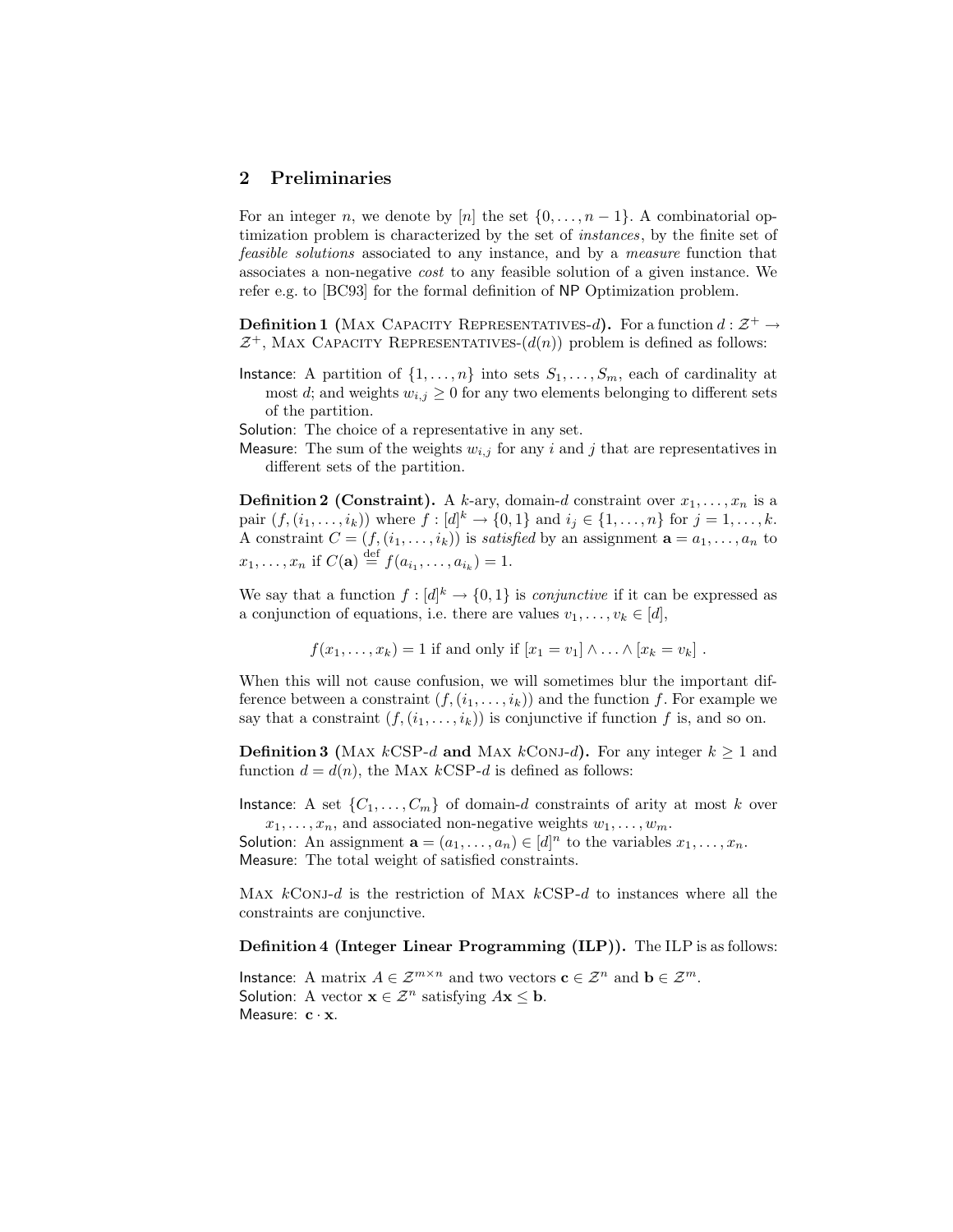Note that in this formulation, the goal is to maximize the measure  $c \cdot x$ . The variables appearing (with non-zero coefficients) in the objective function are called *objective variables* and those appearing only in the linear constraints are *program variables*. The *width* of a constraint is equal to the number of its variables.

Definition 5 (Constraint Dominance). Given a linear constraint of the form  $q(1-t)+\mathbf{a}\cdot\mathbf{q} > b$ , where t is 0/1 variable, it is said that t dominates the constraint if (a) for  $t = 0$  the constraint is satisfied whatever is the assignment to the rest of variables; (b) if an assignment satisfies  $\mathbf{a} \cdot \mathbf{q} \geq b$ , then the constraint is satisfied for any value of  $t$ .

**Definition 6** (MAX FSBLIP( $d(n)$ ) [**BKT96**]). For a given function  $d(n)$ , the class MAX FSBLIP $(d(n))$  contains all the optimization problems A for which there are positive integer constants  $l, m, k$  (that only depend on A) such that every instance of A can be expressed as an ILP with the following structure:

- The program variables can take values in  $\{0, 1, \ldots d(n) 1\}.$
- Each objective variable  $t_i$  occurs only in constraints of the form  $(1 t_i)$  +  $q_{i,1} + \cdots + q_{i,z} \geq 1$ , where  $z \in \mathbb{N}$  can be polynomial in n, and each  $q_{i,j}$ ,  $1 \leq j \leq z$  is a 0/1 program variable associated with the objective variable  $t_i$ . These constraints are referred to as objective constraints.
- Each variable  $q_{i,j}$  appearing in an objective constraint occurs in at most l other constraints and dominates each of them.
- All constraints that are not objective ones have width  $m$  and are dominated by some  $q_{i,j}$  associated with some objective variable  $t_i$ .
- Each objective variable  $t_i$  appears in at most k objective constraints.

**Definition 7** (MAX FMIP [**BKT96**]). An optimization problem  $\Pi$  belongs to the class Max Feasible Majority IP (in short, Max FMIP) if there exist positive constants  $k, \sigma$  and a polynomial p such that for any instance I of  $\Pi$  we can find a set of linear inequalities over the integers

$$
Ax \geq \mathbf{b}
$$

$$
\mathbf{x} \in \{-k, -k+1, \dots, k-1, k\}^n
$$

where  $b_j \leq \sigma$ , the entries of A are integers of absolute value at most  $p(n)$ , and the optimum of  $I$  is precisely the maximum number of inequalities that are simultaneously satisfiable.

### 3 Reductions Among Problems

**Theorem 8.** For any constant k and function  $d(n)$ , MAX  $k$ CONJ- $d(n)$  *belongs to* Max  $\text{FSBLIP}(d(n))$ .

*Proof.* Our formulation is similar to that of MAX CAPACITY REPRESENTATIVES given in [BKT96, Section 3]. Let  $\{C_1, \ldots, C_m\}$  be a set of k-ary domain-d conjunctive constraints over  $x_1, \ldots, x_n$ , and  $w_1, \ldots, w_m$  be associated non-negative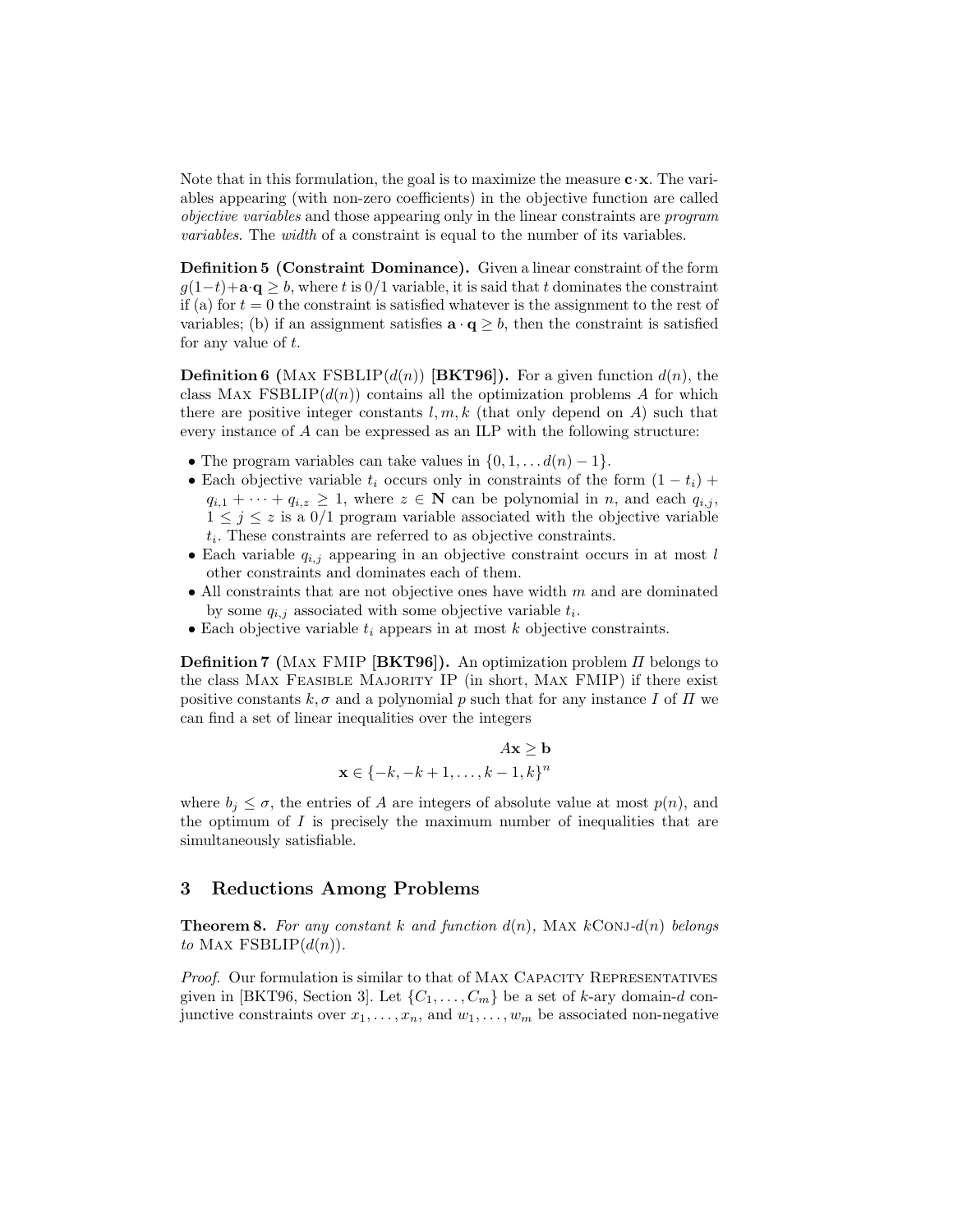weights. We use two  $0/1$  variables  $t_j$  and  $f_j$  for any constraint, and we use a d-valued variable  $y_i$  for any variable  $x_i$ . The integer linear program is

$$
\max \sum_{j} w_j t_j
$$
\ns.t.\n
$$
(1 - t_j) + f_j \ge 1 \quad \forall j = 1, ..., m
$$
\n
$$
d(1 - f_j) + y_i \ge v \quad \forall j = 1, ..., m, \forall [x_i = v] \in C_j
$$
\n
$$
d(1 - f_j) - y_i \ge -v \forall j = 1, ..., m, \forall [x_i = v] \in C_j
$$

Notice that each objective variable  $t_j$  appears in a unique objective constraint, each variable  $f_j$  in an objective constraints occurs in at most 2k other constraints dominating each of them, and, finally, any constraints has width 2. ⊓⊔

**Theorem 9.** If MAX kConj-d is r-approximable (in  $NC$ ) and  $k^d = \text{poly}(n)$ , *then* Max kCSP-d *is* r*-approximable (in* NC*).*

*Proof.* For any constraint  $C_j$  of weight  $w_j$ , let s be the number of satisfying assignments to its variables (note that  $s \leq k^d$ ). Then we can express  $C_j$  as the disjunction of s conjunctive constraints  $K_j^1, \ldots, K_j^s$ , each one enforcing one of the satisfying assignments of  $C_j$ . Observe that any (global) assignment, satisfies at most one of the  $K_j^i$  constraints and satisfies one if and only if satisfies  $C_j$ . Let us substitute  $C_j$  with the  $K_j^1, \ldots, K_j^s$  constraints, and give weight  $w_j$  to all of them. We repeat the same substitution for any constraint. The new instance is equivalent to the former, in the sense that they share the same set of feasible solutions, and the cost of each solution is always the same. Observe that the substitution process can be done also in parallel for all the constraints. □

Theorem 10. Max 2Conj-d *is* r*-approximable (in* NC*) if and only if* Max Capacity Representatives-d *is* r*-approximable (in* NC*).*

*Proof.* It is easy to see that the two problems are equal. Without loss of generality we can assume that any set in a MAX CAPACITY REPRESENTATIVES- $d$  instance has exactly d elements (add dummy elements and give weight zero to the pairs corresponding to such elements) and that in a MAX  $2$ CONJ-d instance with n variables there are all the possible  $\binom{n}{2}d^2$  conjunctive constraints (add the missing constraints with weight zero). Now, the equivalence is immediate: every set  $S_i$  in MAX CAPACITY REPRESENTATIVES-d corresponds to a d-valued variable  $s_i = a$ ,  $a = 0, 1, \ldots, d - 1$ , meaning that the representative of set  $S_i$  is a; to a pair of representatives in different sets  $S_i$ ,  $S_j$  corresponds a conjunctive constraint  $s_i =$  $a \wedge s_i = b$ ; the weight of a constraint is that of the edge from which it was derived. Clearly, starting from an instance of MAX CAPACITY REPRESENTATIVES-d we construct (in  $NC$ ) an instance of MAX 2CONJ-d such that its feasible solutions are also feasible solutions of the same cost for MAX CAPACITY REPRESENTATIVES- $d$ and vice-versa. The theorem thus readily follows. ⊓⊔

Theorem 11. Max kConj*-*2 *can be expressed as a* Max FMIP *problem with*  $p(n) = 1, k' = 2 \text{ and } \sigma = k.$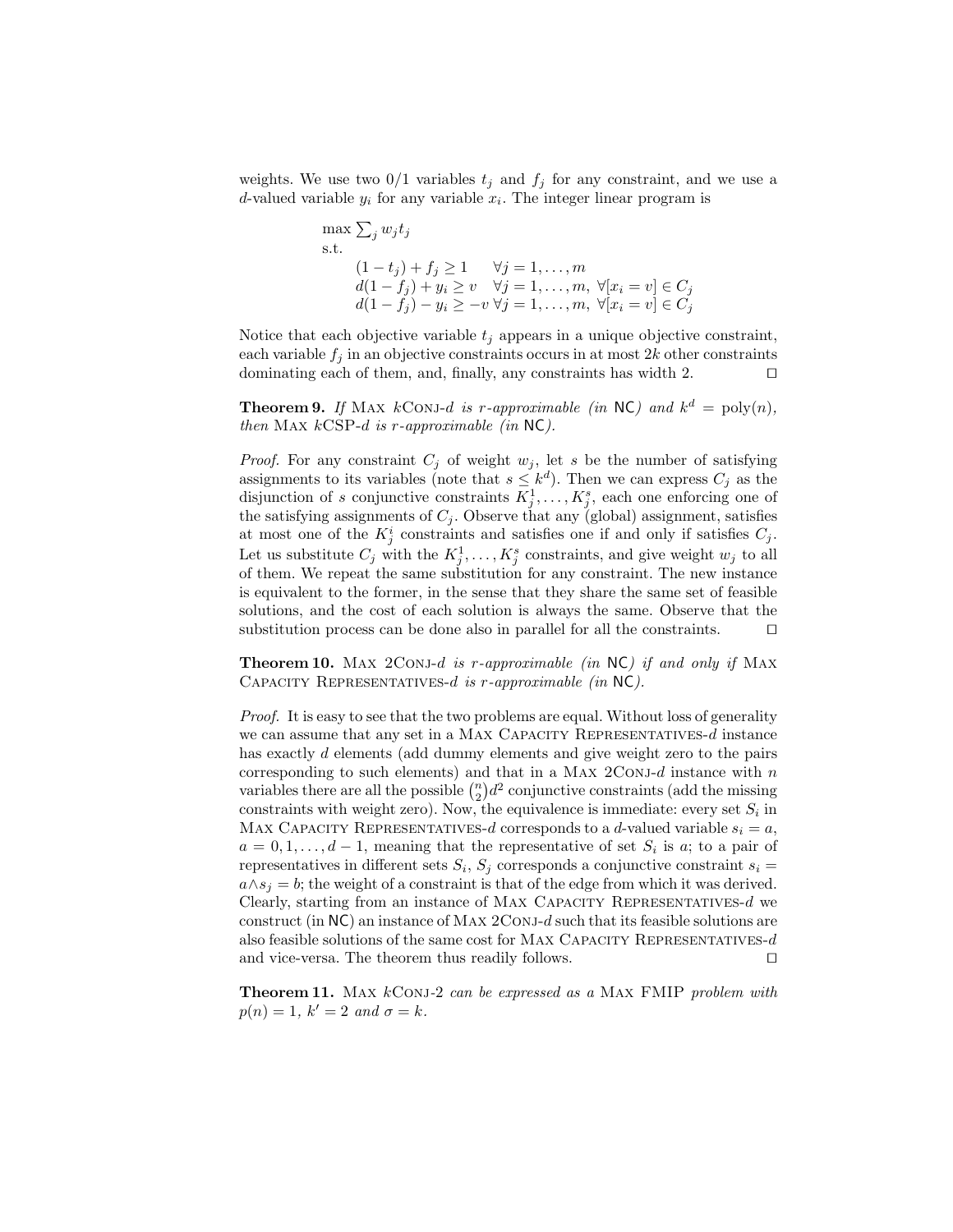*Proof.* Let  $\varphi$  be an instance of MAX kConj-2. We have a variable  $y_i \in \{-1, 0, 1\}$ for any variable  $x_i$  of  $\varphi$ . For any constraint  $C_j$ , let  $P_j$  (resp.  $N_j$ ) be the set of indices of variables that are assigned to 1 (resp. 0) in  $C_j$ . Let  $k_j$  be the arity of  $C_j$ . Then  $C_j$  is expressible as

$$
\bigwedge_{i \in P_j} [x_i = 1] \wedge \bigwedge_{i \in N_j} [x_i = 0].
$$

We translate  $C_j$  into the constraint  $\sum_{i \in P_j} y_i + \sum_{i \in N_j} -y_i \geq k_j$ . Under the understanding that  $\{-1, 1\}$  assignments to  $y_i$  should be mapped to  $\{0, 1\}$  assignments for  $x_i$  (i.e.  $x_i = (1 + y_i)/2$ ), the two constraints are equivalent. We repeat the translation for any constraint, and the theorem thus follows. ⊓⊔

### 4 Positive Results: Algorithms

We now consider a linear programming relaxation of MAX  $k$ CONJ-d. We have a variable  $z_j$  for any constraint  $C_j$ , with the intended meaning that  $z_j = 1$  when  $C_j$  is satisfied and  $z_j = 0$  otherwise. We also have a variable  $t_{i,v}$  for any variable  $x_i$  and any value  $v \in [d]$ , meaning that  $t_{i,v} = 1$  if  $x_i = v$  and  $t_{i,v} = 0$  otherwise.

$$
\max \sum_{j} w_{j} z_{j}
$$
\n
$$
\sum_{z_{j} \leq t_{i,v}} \forall i, v, [x_{i} = v] \in C_{j}
$$
\n
$$
\sum_{v \in [d]} t_{i,v} = 1 \forall i \in [n], \forall v \in [d]
$$
\n(CONJ)\n
$$
(1)
$$

**Lemma 12.** *The linear program* (CONJ) *is*  $(1 - o(1))$ *-approximable in* NC.

*Proof.* Generalization of a result of [Tre96]. The proof is omitted from this extended abstract. ⊓⊔

Lemma 13 (Random Rounding for Max kCSP-d). *Let* (z, t) *be a feasible solution for* (CONJ)*. Consider the random assignment obtained by setting, for any* i*,* v

$$
\mathbf{Pr}[x_i = v] = (k-1)/dk + t_{i,v}/k.
$$

*Then such an assignment has an average cost at least*  $\frac{1}{d^{k-1}}\sum_j w_j z_j$ *. The analysis only assumes that the distribution is* k*-wise independent.*

*Proof.* It is sufficient to prove that any constraint  $C_j$  is satisfied with probability at least  $\frac{1}{d^{k-1}}z_j$ ; the lemma will then follow by the linearity of expectation. Observe that if the atom  $[x_i = v]$  occurs in  $C_j$  then  $z_j \le t_{i,v}$ . Then

$$
\Pr[C_j \text{ is satisfied}] \ge \left(\frac{k-1}{dk} + \frac{1}{k}z_j\right)^k \ge \frac{1}{d^{k-1}}z_j . \tag{1}
$$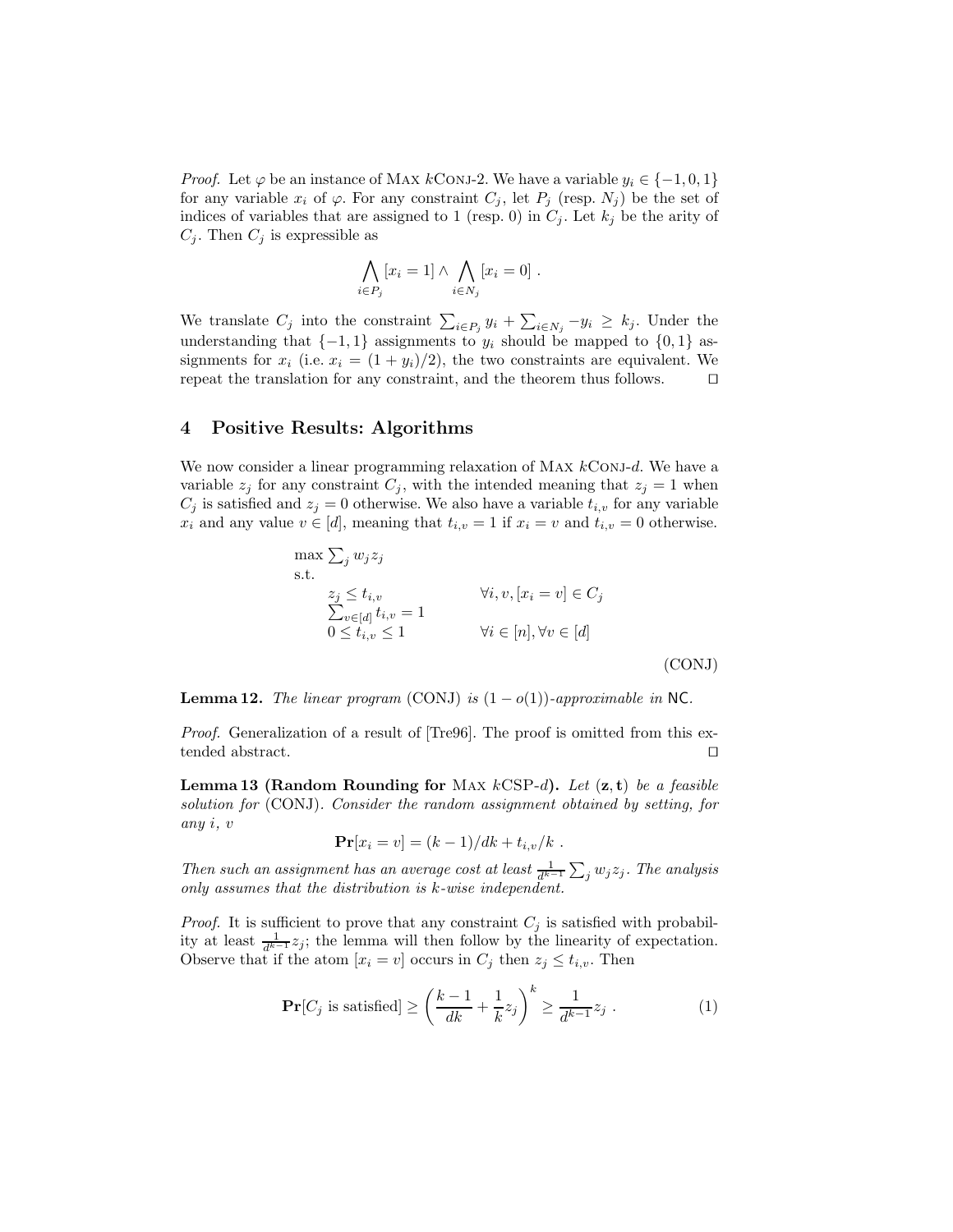For the last inequality, we consider the function

$$
f(z) = \frac{\left(\frac{k-1}{dk} + \frac{1}{k}z\right)^k}{z}
$$

in the interval  $0 \leq z \leq 1$ , compute its first derivative, and show that f has a minimum in  $z = 1/d$ , that is  $f(z) \ge f(1/d) = 1/d^{k-1}$ ,  $\forall z, 0 \le z \le 1$ . In the first inequality of Eq. (1) we have assumed that the random variables induced by the clause  $C_i$  are independent. □

*Remark.* The above analysis is tight and establishes that the integrality gap of (CONJ) is  $d^{k-1}$ . The bound is achieved e.g. by the instance consisting of clauses  $C_1, C_2, \ldots, C_{d^k}$  that are all possible size k (domain-d) conjunctions of  ${x_1, \ldots, x_k}.$ 

**Theorem 14.** For any  $d = d(n)$  and  $k = k(n)$  such that  $d^k = n^{O(1)}$ , there *is an* NC  $(1/d^{k-1} - o(1))$ -approximate algorithm for MAX kCSP-d. In par*ticular, there is a*  $(1/d - o(1))$ *-approximate* NC *algorithm for* MAX CAPACITY Representatives-d*.*

#### 4.1 The Max FMIP Problems

A prototypical problem in Max FMIP is Max Majority SAT, which is the variation of Max SAT where a clause is satisfied if at least half the literals (rather than at least one) are satisfied. Baralnd et al. [BKT96] showed that this class contains only constant-approximable problems (using, once more, the syntactic structure of integer programs) and gave a structural explanation of this result.

It is easy to find a 2-approximate solution for Max Majority SAT. Any clause is either satisfied by the assignment  $x_i = 0$ ,  $\forall i$ , or by the assignment  $x_i = 1$ ,  $\forall i$ . Thus one of the two assignments satisfies at least half the clauses.<sup>4</sup>

For the general Max FMIP problem, we present a slight improvement and simplification over the approximation result of Barland et al. [BKT96].

Theorem 15. *Given an instance of a* Max FMIP *problem, the random assignment where each variable is set to* −k *or to* k *with probability* 1/2 *independently at random satisfies each constraint with probability at least*  $1/2^{1+\lceil \sigma/k \rceil}$ , provided *that the constraint is satisfiable.*

*Proof.* Consider a constraint  $\sum_i a_i x_i \geq b$ . If the constraint is satisfiable, then  $\sum_i |a_i| k \ge b$ . Since the  $a_i$  are integers, there must be a set J of at most  $\lceil b/k \rceil$ indices such that  $\sum_{i \in J} |a_i| k \ge b$ . Under the uniform distribution, with probability at least  $1/2^{|J|} \geq 1/2^{\lceil b/k \rceil}$  we will have  $\sum_{i \in J} a_i x_i \geq b$ . It is also easy to see that, by symmetry, with probability at least  $1/2$  we have  $\sum_{i \notin J} a_i x_i \geq 0$ . The theorem thus follows since for the whole set of constraints,  $b_i \leq \sigma$ ,  $\forall j$ . □

The above theorem can be derandomized in NC through the techniques of Karger and Kholler [KK94].

<sup>4</sup> This nice idea is due to Michel Goemans.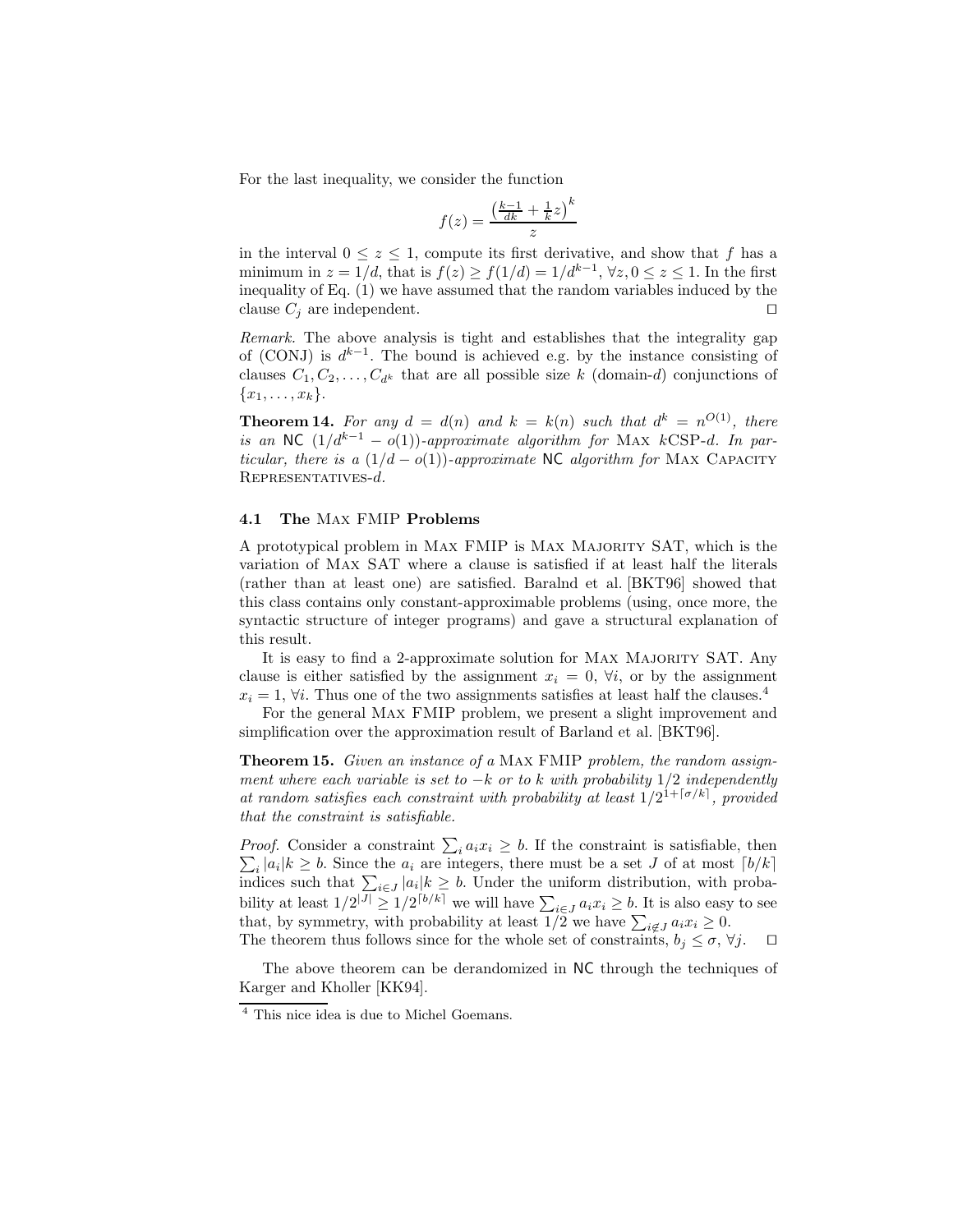#### 5 Negative Results: Hardness of Approximation

We first define Probabilistically Checkable Proof Systems and Multi-Prover One-Round Proof Systems. Our notation merges the notations of [BGLR93] and [BGS96]. For an integer d, we denote by  $[d]^*$  the set of all strings over [d].

**Definition 16 (Verifier).** A verifier V for a language L is a randomized polynomial time oracle Turing machine.  $V$  receives in input a string  $x$  and has oracle access to a string  $\pi$  that is an alleged proof that  $x \in L$ .

**Definition 17 (PCP and MIP).** Let c, s, r, q, d :  $\mathcal{Z}^+ \rightarrow \mathcal{Z}^+$  such that  $0 \leq$  $s(n) < c(n) \leq 1$  for any n; we say that a language L belongs to  $PCP_{c,s}[r, q, d]$  if there exists a verifier  $V$  such that

- 1. For any input string x and oracle proof  $\pi \in [d(n)]^*$ , V queries at most  $q(n)$ entries of  $\pi$  and uses at most  $O(r(n))$  random bits;
- 2. For any  $x \in L$ , there exists a  $\pi \in [d(n)]^*$  such that the probability that V accepts x with oracle  $\pi$  is at least  $c(n)$ ;
- 3. For any  $x \notin L$ , for any  $\pi \in [d(n)]^*$ , the probability that V accepts x with oracle  $\pi$  is at most  $s(n)$ .

The class  $\text{MIP}_{c,s}[r, q, d]$  is similar, with the only difference that  $\pi$  is presented as a sequence of q strings  $\pi_1, \ldots, \pi_q$ , where  $\pi_i \in [d]^*$ , and V has the further restriction that it can read at most one entry of any  $\pi_i$ .

From the above definition it follows that  $\text{MIP}_{c,s}[r,q,d] \subseteq \text{PCP}_{c,s}[r,q,d]$  for any choice of the parameters. The following result is folklore.

**Theorem 18.** *If* MAX  $kCSP-(d(n))$  *is*  $\rho(n)$ *-approximable, then, for any*  $c(n)$ and  $s(n)$  such that  $s(n)/c(n) < \rho(n^{O(1)}2^{O(r(n))})$ , it holds

$$
\mathsf{PCP}_{c(n),s(n)}[r(n),k(n),d(n)] \subseteq \mathsf{DTIME}\left(2^{O(r(n)+k(n)\log d(n))}\right)
$$

.

Theorem 19. *The following statements hold (*n *is the size of the input):*

- (1) *A* constant  $c > 0$  exists such that, for any constant  $d \geq 2$ , it is NP-hard *to approximate* MAX 2CSP-d *within*  $1/d^c$ . Furthermore, for any  $\varepsilon > 0$ , *it is infeasible to approximate* MAX  $2CSP-(\log n)$  *within*  $2^{\log^{1-\epsilon}n}$  *unless*  $\mathsf{NP} \subseteq \mathsf{DTIME}\left(n^{\log^{O(1/\varepsilon)} n}\right)$ *.*
- (2) For any constant d, for any  $k \geq 3$ , for any  $\varepsilon > 0$ , it is NP-hard to approxi*mate* MAX  $kCSP-d$  *within*  $1/d^{\lfloor k/3 \rfloor} + \varepsilon$ *.*
- (3) *Constants* k *and* c *exist such that it is* NP*-hard to approximate* Max kCSP-  $(\log n)$  *within*  $1/\log n^c$ .
- (4) *For any*  $k \geq 5$ *, any*  $\varepsilon > 0$ *, it is* NP-hard to approximate MAX kCSP within  $2^{\log^{1/3-\varepsilon} n}$ .
- (5) *For any*  $\varepsilon > 0$ , a constant  $k = O(1/\varepsilon)$  *exists such that it is* NP-hard to *approximate* MAX  $k$ CSP *within*  $2^{\log^{1-\varepsilon} n}$ .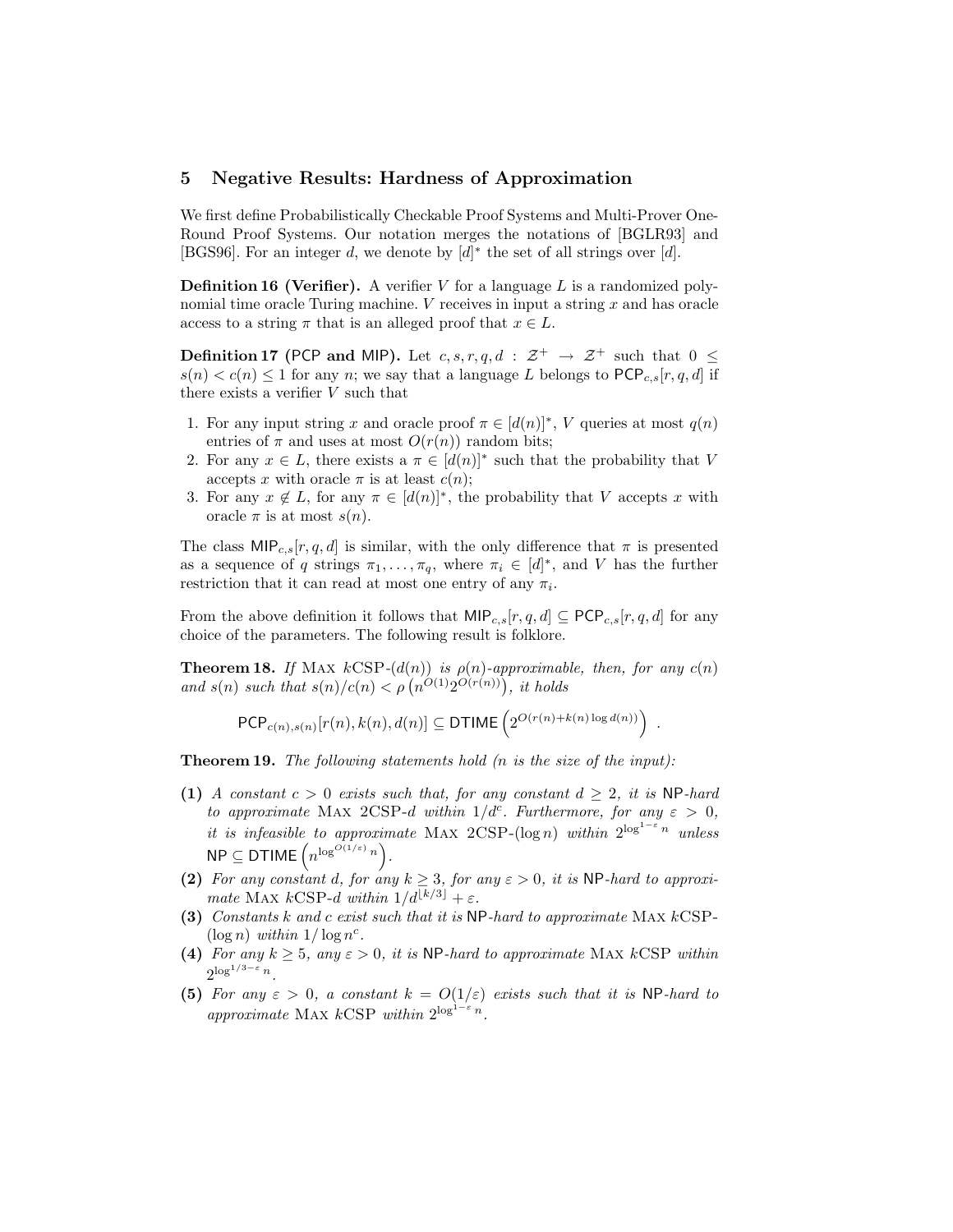(6) For any  $\varepsilon > 0$ , MAX FMIP problems are hard to approximate within  $1/2^{\lfloor \sigma/3 \rfloor} + \varepsilon$ .

*Proof.* (Sketch) For  $(1)$ , Raz [Raz95] has shown that a constant  $c' > 0$  exists such that, for any  $k : \mathcal{Z}^+ \to \mathcal{Z}^+$ ,  $\mathsf{NP} \subseteq \mathsf{MIP}_{1,2^{-ck(n)}}[k(n)\log n, 2, 3^{k(n)}]$ . The first part of the claim follows by setting  $k(n) = \lfloor \log_3 d(n) \rfloor$ ; the second part by setting  $k(n) = \log^{O(1/\varepsilon)}(n)$ . Next, for (2), Håstad [Hås97] has shown that for any  $\varepsilon > 0$ , for any fixed prime p,  $\mathsf{NP} = \mathsf{PCP}_{1-\varepsilon,1/p+\varepsilon}[\log,3,p]$ . The claim follows by choosing  $p = k/3$ . Further, (3), (4) and (5) are re-statements of the results of Raz and Safra [RS97], and Arora and Sudan [AS97] using Theorem 18. Finally, (6) follows from the hardness of Max kCSP-2 and from Theorem 11. □

Barland et al. asked in [BKT96] whether the problem MAX CAPACITY REPRESENTATIVES( $log n$ ) is constant-approximable. Part (1) of Theorem 19 and Theorem 10 imply a negative answer to such question. Finally, it is worth to mention the almost tight non-approximability result for the problems of class Max FMIP.

### Acknowledgment

We thank an anonymous referee for useful comments.

#### References

- [AS97] Arora, S., and Sudan, M. Improved low degree testing and its applications. In Proc. of 29th ACM STOC (1997) 485–495
- [BC93] Bovet, D.P. and Crescenzi, P. Introduction to the Theory of Complexity. Prentice Hall (1993)
- [Bel93] Bellare, M. Interactive proofs and approximation: Reductions from two provers in one round. In Proc. of 2nd IEEE ISTCS (1993)
- [BGLR93] Bellare, M., Goldwasser, S., Lund, C., and Russell, A. Efficient probabilistically checkable proofs and applications to approximation. In Proc. of the 25th ACM STOC (1993) 294–304
- [BGS96] Bellare, M., Goldreich, O., and Sudan, M. Free bits, PCP's and nonapproximability – towards tight results (4th version). Technical Report TR95-24, ECCC (1996) Preliminary version in Proc. of FOCS'95.
- [BKT96] Barland, I., Kolaitis, P.G., and Thakur, M.N. Integer programming as a framework for optimization and approximability. In Proc. of 11th IEEE CCC (1996) 249–259
- [Cre95] Creignou, N. A dichotomy theorem for maximum generalized satisfiability problems. J. of Comp. and Sys. Sci., (1995) 51(3):511–522
- [DSST97] Díaz, J., Serna, M., Spirakis, P., and Torán, J. Paradigms for fast parallel approximability. Camb. Univ. Press (1997)
- [ENRS95] Even, G., Naor, J., Rao, S., and Schieber, B. Divide-and-conquer approximation algorithms via spreading metrics. In Proc. of 36th IEEE FOCS (1995) 62–71